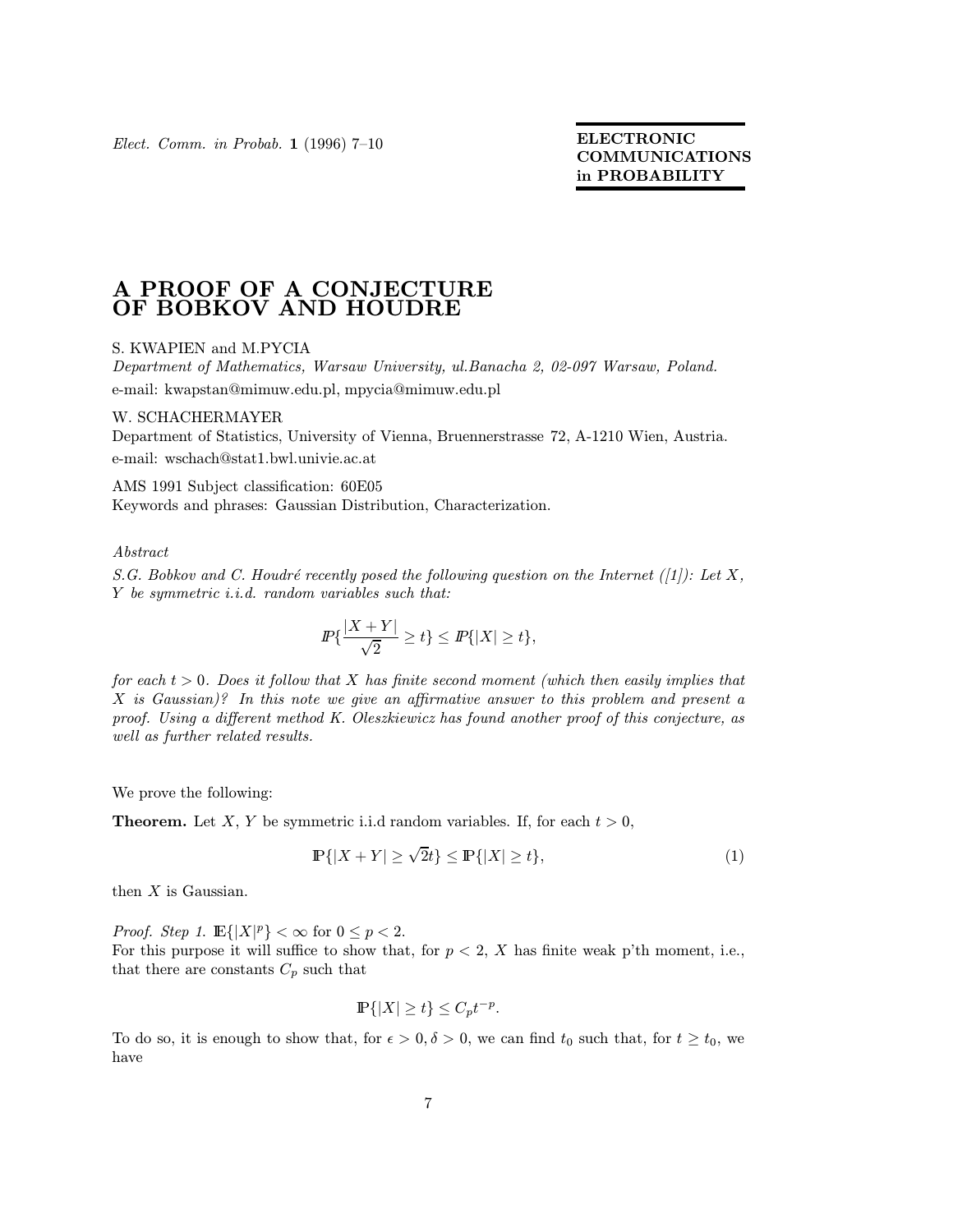$$
\mathbb{P}\{|X| \ge (\sqrt{2} + \epsilon)t\} \le \frac{1}{2 - \delta} \mathbb{P}\{|X| \ge t\}.
$$
 (2)

Fix  $\epsilon > 0$ . Then:

$$
\mathbb{P}\{|X+Y| \ge \sqrt{2}t\} = 2\mathbb{P}\{X+Y \ge \sqrt{2}t\}
$$
\n
$$
\ge 2\mathbb{P}\{X \ge (\sqrt{2}+\epsilon)t, Y \ge -\epsilon t, \text{ or } Y \ge (\sqrt{2}+\epsilon)t, X \ge -\epsilon t\}
$$
\n
$$
= 2(2\mathbb{P}\{X \ge (\sqrt{2}+\epsilon)t\}\mathbb{P}\{Y \ge -\epsilon t\} - \mathbb{P}\{X \ge (\sqrt{2}+\epsilon)t\}\mathbb{P}\{Y \ge (\sqrt{2}+\epsilon)t\})
$$
\n
$$
= 2\mathbb{P}\{|X| \ge (\sqrt{2}+\epsilon)t\}(\mathbb{P}\{Y \ge -\epsilon t\} - \frac{1}{2}\mathbb{P}\{X \ge (\sqrt{2}+\epsilon)t\})
$$
\n
$$
\ge (2-\delta)\mathbb{P}\{|X| \ge (\sqrt{2}+\epsilon)t\},
$$

where  $\delta > 0$  may be taken arbitrarily small for t large enough. Using (1) we obtain inequality (2).

Step 2. Let  $\alpha_1, ..., \alpha_n$  be real numbers such that  $\alpha_1^2 + ... + \alpha_n^2 \leq 1$  and let  $(X_i)_{i=1}^{\infty}$  be i.i.d. copies of  $X$ ; then

$$
\mathbb{E}\{|\alpha_1 X_1 + \dots + \alpha_n X_n|\} \le \sqrt{2} \mathbb{E}\{|X|\}.
$$

We shall repeatedly use the following result:

*Fact:* Let S and T be symmetric random variables such that  $\mathbb{P}\{|S| \ge t\} \le \mathbb{P}\{|T| \ge t\}$ , for all  $t > 0$ , and let the random variable X be independent of S and T. Then

$$
\mathbb{E}\{|S+X|\} \le \mathbb{E}\{|T+X|\}.
$$

Indeed, for fixed  $x \in \mathbb{R}$ , the function  $h(s) = \frac{|s+x|+|s-x|}{2}$  is symmetric and non-decreasing in  $s \in \mathbb{R}_+$  and therefore

$$
\mathbb{E}\{|S+x|\}=\mathbb{E}\{\frac{|S+x|+|S-x|}{2}\}\leq \mathbb{E}\{\frac{|T+x|+|T-x|}{2}\}=\mathbb{E}\|T+x|\}.
$$

Now take a sequence  $\beta_1, ..., \beta_n \in \{2^{-k/2} : k \in \mathbb{N}_0\}$ , such that  $\alpha_i \leq \beta_i < \sqrt{2}\alpha_i$ . Then  $\beta_1^2 + ... + \beta_n^2 \le 2$  and

$$
\mathbb{E}\{|\alpha_1 X_1 + ... + \alpha_n X_n|\} \le \mathbb{E}\{|\beta_1 X_1 + ... + \beta_n X_n|\}.
$$

If there is  $i \neq j$  with  $\beta_i = \beta_j$  we may replace  $\beta_1, \ldots, \beta_n$  by  $\gamma_1, \ldots, \gamma_{n-1}$  with  $\sum_{i=1}^n \beta_i^2 = \sum_{i=1}^{n-1} \gamma_i^2$  and  $\sum_{j=1}^{n-1} \gamma_j^2$  and

$$
\mathbb{E}\{|\sum_{i=1}^{n}\beta_{i}X_{i}|\} \leq \mathbb{E}\{|\sum_{j=1}^{n-1}\gamma_{j}X_{j}|\}.
$$
 (3)

Indeed, supposing without loss of generality that  $i = n - 1$  and  $j = n$  we let  $\gamma_i = \beta_i$ , for indeed, supposing without loss of generality that  $i = n - 1$  and  $j = n$  we let  $\gamma_i = \rho_i$ , for  $i = 1, ..., n - 2$  and  $\gamma_{n-1} = \sqrt{2}\beta_{n-1} = \sqrt{2}\beta_n$ . With this definition we obtain (3) from (1) and the above mentioned fact.

Applying the above argument a finite number of times we end up with  $1 \le m \le n$  and numbers  $(\gamma_j)_{j=1}^m$  in  $\{2^{-k/2} : k \in \mathbb{N}_0\}$ ,  $\gamma_i \neq \gamma_j$ , for  $i \neq j$ , satisfying  $\sum_{j=1}^m \gamma_j^2 \leq 2$  and

$$
\mathbb{E}\left\{\left|\sum_{i=1}^n \alpha_i X_i\right|\right\} \leq \mathbb{E}\left\{\left|\sum_{j=1}^m \gamma_j X_j\right|\right\}.
$$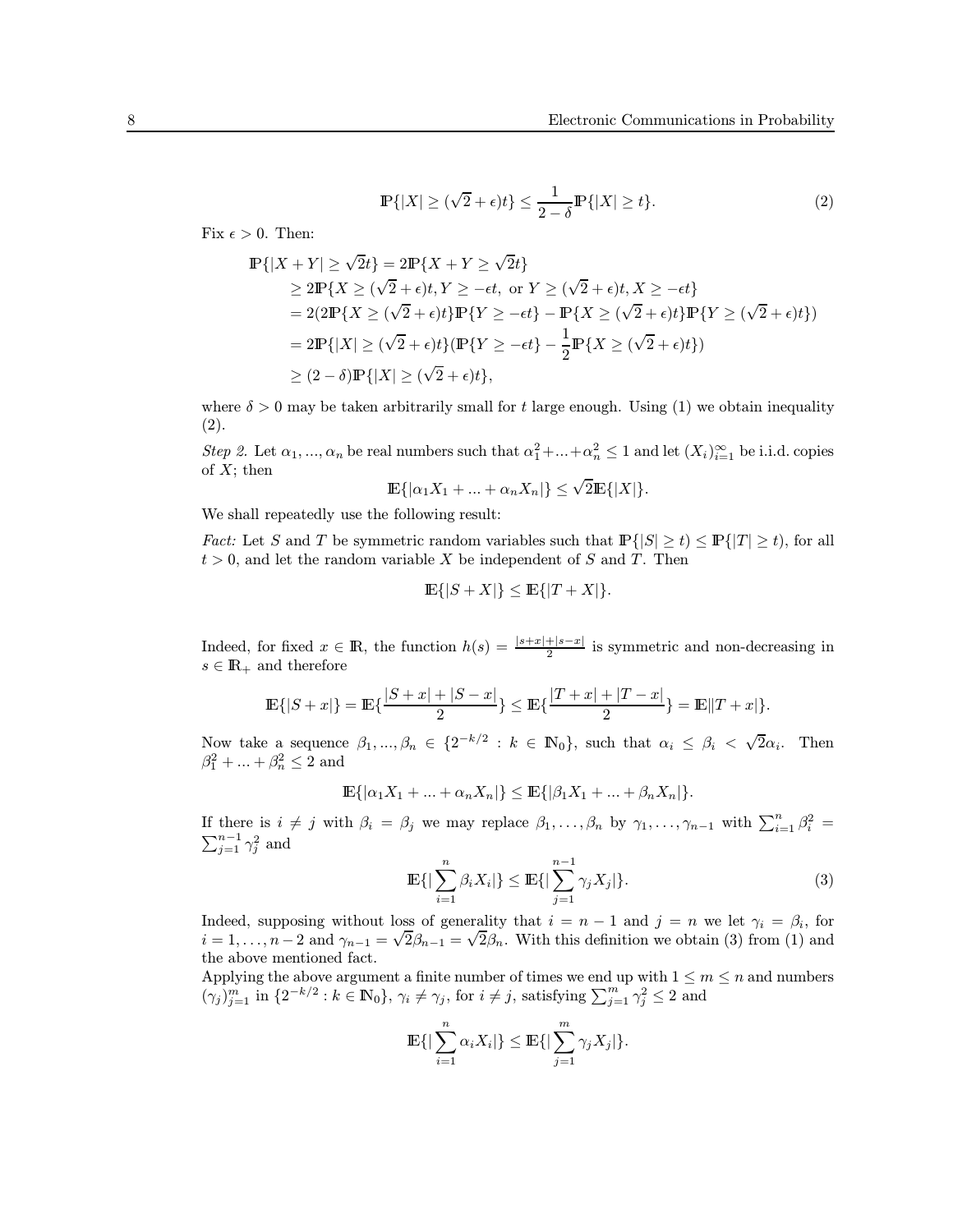To estimate this last expression it suffices to consider the extreme case  $\gamma_j = 2^{-(j-1)/2}$ , for  $j = 1, \ldots, m$ . In this case — applying again repeatedly the argument used to obtain (3):

$$
\mathbb{E}\{|\sum_{j=1}^{m} 2^{-(j-1)/2}X_j|\} \leq \mathbb{E}\{|\sum_{j=1}^{m-1} 2^{-(j-1)/2}X_j + 2^{-(m-1)/2}X_m|\}
$$
  

$$
\leq \mathbb{E}\{|\sum_{j=1}^{m-2} 2^{-(j-1)/2}X_j + 2^{-(m-2)/2}X_m|\}
$$
  

$$
\leq \mathbb{E}\{|X_1 + X_2|\} \leq \mathbb{E}\{|\sqrt{2}X_1|\} = \sqrt{2}\mathbb{E}\{|X_1|\}.
$$

 $Step\ 3.\ \, \mathbb{E}\{X^2\}<\infty.$ We deduce from Step 2 that for a sequence  $(\alpha_i)_{i=1}^{\infty}$  with  $\sum_{i=1}^{\infty} \alpha_i^2 < \infty$  the series

$$
\sum_{i=1}^{\infty} \alpha_i X_i
$$

converges in mean and therefore almost surely. Using the notation

$$
[S] = \begin{cases} S \text{ if } |S| \le 1, \\ \text{sign}(S) \text{ if } |S| \ge 1. \end{cases}
$$

for a random variable S, we deduce from Kolmogorov's three series theorem that

$$
\sum_{i=1}^{\infty} \mathbb{E}\{[\alpha_i X_i]^2\} < \infty.
$$

Suppose now that  $\mathbb{E}\{X^2\} = \infty$ ; this implies that for every  $C > 0$ , we can find  $\alpha > 0$  such that

$$
\mathbb{E}\{[\alpha X]^2\} \ge C\alpha^2.
$$

¿From this inequality it is straightforward to construct a sequence  $(\alpha_i)_{i=1}^{\infty}$  such that

$$
\sum_{i=1}^{\infty} \mathbb{E}\{[\alpha_i X_i]^2\} = \infty, \text{ while } \sum_{i=1}^{\infty} \alpha_i^2 < \infty,
$$

a contradiction proving Step 3.

Step 4. Finally, we show how  $\mathbb{E}\{X^2\} < \infty$  implies that X is normal. We follow the argument of Bobkov and Houdré [2].

The finiteness of the second moment implies that we must have equality in the assumption of the theorem, i.e.,

$$
\mathbb{P}\{|X+Y|\geq \sqrt{2}t\}=\mathbb{P}\{|X|\geq t\}.
$$

Indeed, assuming that there is strict inequality in  $(1)$  for some  $t > 0$ , we would obtain that the second moment of  $X + Y$  is strictly smaller than the second moment of  $\sqrt{2}X$ , which leads to a contradiction:

$$
2\mathbb{E}\{X^2\} > \mathbb{E}\{(X+Y)^2\} = \mathbb{E}\{X^2\} + \mathbb{E}\{Y^2\} = 2\mathbb{E}\{X^2\}.
$$

Hence,  $2^{-n/2}(X_1 + \ldots + X_{2^n})$  has the same distribution as X and we deduce from the Central Limit Theorem that  $X$  is Gaussian.